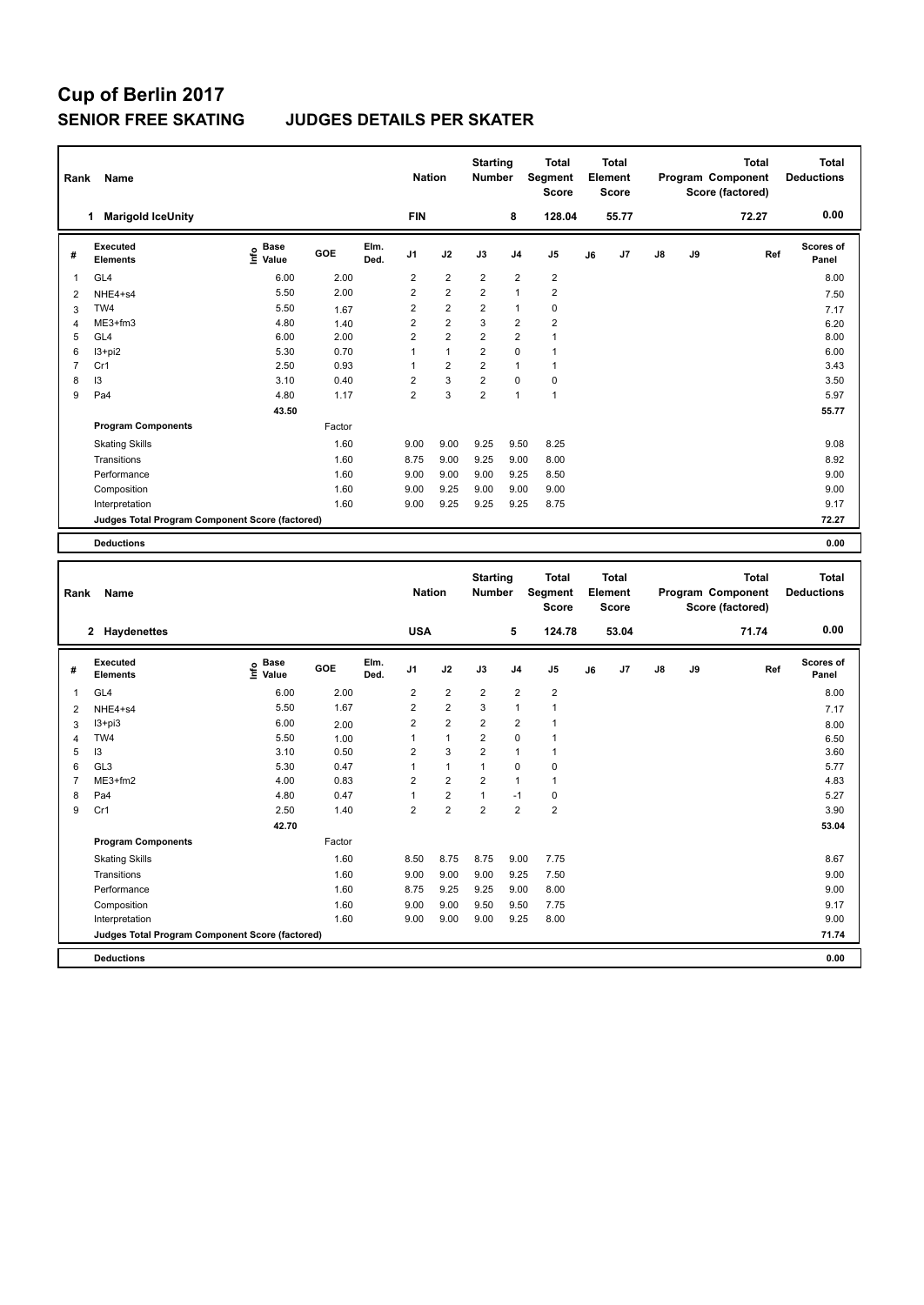### **SENIOR FREE SKATING JUDGES DETAILS PER SKATER**

| Rank           | Name                                            |                       |        |              | <b>Nation</b>  |                      | <b>Starting</b><br><b>Number</b> |                | <b>Total</b><br>Segment<br><b>Score</b> |    | Total<br>Element<br><b>Score</b> |    |    | <b>Total</b><br>Program Component<br>Score (factored) | Total<br><b>Deductions</b> |
|----------------|-------------------------------------------------|-----------------------|--------|--------------|----------------|----------------------|----------------------------------|----------------|-----------------------------------------|----|----------------------------------|----|----|-------------------------------------------------------|----------------------------|
|                | 3 Crystallettes                                 |                       |        |              | <b>USA</b>     |                      |                                  | 6              | 108.48                                  |    | 45.69                            |    |    | 62.79                                                 | 0.00                       |
| #              | Executed<br><b>Elements</b>                     | Base<br>lnfo<br>Value | GOE    | Elm.<br>Ded. | J <sub>1</sub> | J2                   | J3                               | J <sub>4</sub> | J5                                      | J6 | J7                               | J8 | J9 | Ref                                                   | <b>Scores of</b><br>Panel  |
| 1              | Pa4                                             | 4.80                  | 0.93   |              | $\overline{2}$ | $\overline{2}$       | $\mathbf{1}$                     | $\mathbf 0$    | $\mathbf{1}$                            |    |                                  |    |    |                                                       | 5.73                       |
| $\overline{2}$ | GL <sub>4</sub>                                 | 6.00                  | 1.00   |              | 1              | $\overline{1}$       | $\mathbf{1}$                     | $\mathbf 0$    | $\overline{2}$                          |    |                                  |    |    |                                                       | 7.00                       |
| 3              | $13 + pi3$                                      | 6.00                  | 1.00   |              |                | $\blacktriangleleft$ | $\mathbf{1}$                     | $\mathbf{1}$   | 1                                       |    |                                  |    |    |                                                       | 7.00                       |
| $\overline{4}$ | GL <sub>3</sub>                                 | 5.30                  | 0.23   |              |                | $\mathbf{1}$         | $-1$                             | $-1$           | 1                                       |    |                                  |    |    |                                                       | 5.53                       |
| 5              | TW <sub>2</sub>                                 | 3.00                  | 0.33   |              |                | $\mathbf{1}$         | $\mathbf{1}$                     | $\mathbf 0$    | 0                                       |    |                                  |    |    |                                                       | 3.33                       |
| 6              | NHE4+s3                                         | 5.00                  | 1.00   |              |                | $\overline{2}$       | $\mathbf{1}$                     | $\mathbf{1}$   | 1                                       |    |                                  |    |    |                                                       | 6.00                       |
| 7              | ME3+fm2                                         | 4.00                  | 0.50   |              |                | $\overline{1}$       | $\overline{2}$                   | $\overline{1}$ |                                         |    |                                  |    |    |                                                       | 4.50                       |
| 8              | 13                                              | 3.10                  | 0.30   |              |                | $\overline{2}$       | $\overline{1}$                   | $\mathbf{1}$   | 1                                       |    |                                  |    |    |                                                       | 3.40                       |
| 9              | Cr1                                             | 2.50                  | 0.70   |              | 1              | $\mathbf{1}$         | $\mathbf{1}$                     | 1              | $\mathbf{1}$                            |    |                                  |    |    |                                                       | 3.20                       |
|                |                                                 | 39.70                 |        |              |                |                      |                                  |                |                                         |    |                                  |    |    |                                                       | 45.69                      |
|                | <b>Program Components</b>                       |                       | Factor |              |                |                      |                                  |                |                                         |    |                                  |    |    |                                                       |                            |
|                | <b>Skating Skills</b>                           |                       | 1.60   |              | 7.75           | 7.75                 | 7.75                             | 7.75           | 7.75                                    |    |                                  |    |    |                                                       | 7.75                       |
|                | Transitions                                     |                       | 1.60   |              | 7.75           | 8.00                 | 8.00                             | 7.25           | 7.50                                    |    |                                  |    |    |                                                       | 7.75                       |
|                | Performance                                     |                       | 1.60   |              | 8.25           | 8.00                 | 8.25                             | 7.75           | 8.00                                    |    |                                  |    |    |                                                       | 8.08                       |
|                | Composition                                     |                       | 1.60   |              | 7.75           | 8.75                 | 8.00                             | 7.50           | 7.75                                    |    |                                  |    |    |                                                       | 7.83                       |
|                | Interpretation                                  |                       | 1.60   |              | 7.75           | 8.00                 | 7.75                             | 7.75           | 8.00                                    |    |                                  |    |    |                                                       | 7.83                       |
|                | Judges Total Program Component Score (factored) |                       |        |              |                |                      |                                  |                |                                         |    |                                  |    |    |                                                       | 62.79                      |
|                | <b>Deductions</b>                               |                       |        |              |                |                      |                                  |                |                                         |    |                                  |    |    |                                                       | 0.00                       |
|                |                                                 |                       |        |              |                |                      |                                  |                |                                         |    |                                  |    |    |                                                       |                            |

| Rank           | Name                                            |      |                      |         |              | <b>Nation</b>  |                | <b>Starting</b><br><b>Number</b> |                | <b>Total</b><br>Segment<br><b>Score</b> |    | <b>Total</b><br>Element<br>Score |               |    | <b>Total</b><br>Program Component<br>Score (factored) | <b>Total</b><br><b>Deductions</b> |
|----------------|-------------------------------------------------|------|----------------------|---------|--------------|----------------|----------------|----------------------------------|----------------|-----------------------------------------|----|----------------------------------|---------------|----|-------------------------------------------------------|-----------------------------------|
|                | 4 Team Berlin 1                                 |      |                      |         |              | <b>GER</b>     |                |                                  | 7              | 101.39                                  |    | 42.99                            |               |    | 60.40                                                 | 2.00                              |
| #              | Executed<br><b>Elements</b>                     | Info | <b>Base</b><br>Value | GOE     | Elm.<br>Ded. | J <sub>1</sub> | J2             | J3                               | J <sub>4</sub> | J <sub>5</sub>                          | J6 | J7                               | $\mathsf{J}8$ | J9 | Ref                                                   | Scores of<br>Panel                |
| $\mathbf{1}$   | TW <sub>3</sub>                                 |      | 4.50                 | 1.17    |              | $\overline{2}$ | $\overline{2}$ | $\mathbf{1}$                     | $\overline{2}$ | $\mathbf{1}$                            |    |                                  |               |    |                                                       | 5.67                              |
| 2              | GL <sub>4</sub>                                 |      | 6.00                 | 1.00    |              | 1              | $\mathbf{1}$   | $\mathbf 0$                      | $\overline{2}$ | $\mathbf{1}$                            |    |                                  |               |    |                                                       | 7.00                              |
| 3              | $13 + pi3$                                      |      | 6.00                 | 1.00    |              | 1              | $\overline{2}$ | $\mathbf{1}$                     | $\mathbf{1}$   | $\overline{1}$                          |    |                                  |               |    |                                                       | 7.00                              |
| 4              | GL <sub>3</sub>                                 | F    | 5.30                 | $-1.87$ |              | -3             | $-3$           | $-2$                             | $-3$           | $-1$                                    |    |                                  |               |    |                                                       | 3.43                              |
| 5              | Pa4                                             |      | 4.80                 | 0.00    |              | $\Omega$       | $\mathbf{1}$   | $\Omega$                         | $\mathbf 0$    | $\pmb{0}$                               |    |                                  |               |    |                                                       | 4.80                              |
| 6              | ME3+fm2                                         |      | 4.00                 | 0.33    |              | 1              | $\mathbf{1}$   |                                  | $\mathbf 0$    | $\pmb{0}$                               |    |                                  |               |    |                                                       | 4.33                              |
| $\overline{7}$ | NHE3+s1                                         |      | 3.50                 | 0.33    |              | $\Omega$       | $\mathbf{1}$   |                                  | $\overline{2}$ | 0                                       |    |                                  |               |    |                                                       | 3.83                              |
| 8              | 13                                              |      | 3.10                 | 0.40    |              |                | $\overline{2}$ |                                  | $\overline{2}$ | $\pmb{0}$                               |    |                                  |               |    |                                                       | 3.50                              |
| 9              | Cr1                                             |      | 2.50                 | 0.93    |              | 1              | $\overline{2}$ | 1                                | $\overline{2}$ | $\mathbf{1}$                            |    |                                  |               |    |                                                       | 3.43                              |
|                |                                                 |      | 39.70                |         |              |                |                |                                  |                |                                         |    |                                  |               |    |                                                       | 42.99                             |
|                | <b>Program Components</b>                       |      |                      | Factor  |              |                |                |                                  |                |                                         |    |                                  |               |    |                                                       |                                   |
|                | <b>Skating Skills</b>                           |      |                      | 1.60    |              | 7.25           | 7.00           | 7.50                             | 7.75           | 6.00                                    |    |                                  |               |    |                                                       | 7.25                              |
|                | Transitions                                     |      |                      | 1.60    |              | 7.50           | 7.50           | 7.75                             | 8.25           | 6.00                                    |    |                                  |               |    |                                                       | 7.58                              |
|                | Performance                                     |      |                      | 1.60    |              | 7.00           | 7.00           | 7.50                             | 7.50           | 5.75                                    |    |                                  |               |    |                                                       | 7.17                              |
|                | Composition                                     |      |                      | 1.60    |              | 7.75           | 8.25           | 8.00                             | 8.75           | 6.00                                    |    |                                  |               |    |                                                       | 8.00                              |
|                | Interpretation                                  |      |                      | 1.60    |              | 7.75           | 7.75           | 7.75                             | 8.00           | 6.25                                    |    |                                  |               |    |                                                       | 7.75                              |
|                | Judges Total Program Component Score (factored) |      |                      |         |              |                |                |                                  |                |                                         |    |                                  |               |    |                                                       | 60.40                             |
|                | <b>Deductions</b>                               |      | Falls:               | $-2.00$ |              |                |                |                                  |                |                                         |    |                                  |               |    |                                                       | $-2.00$                           |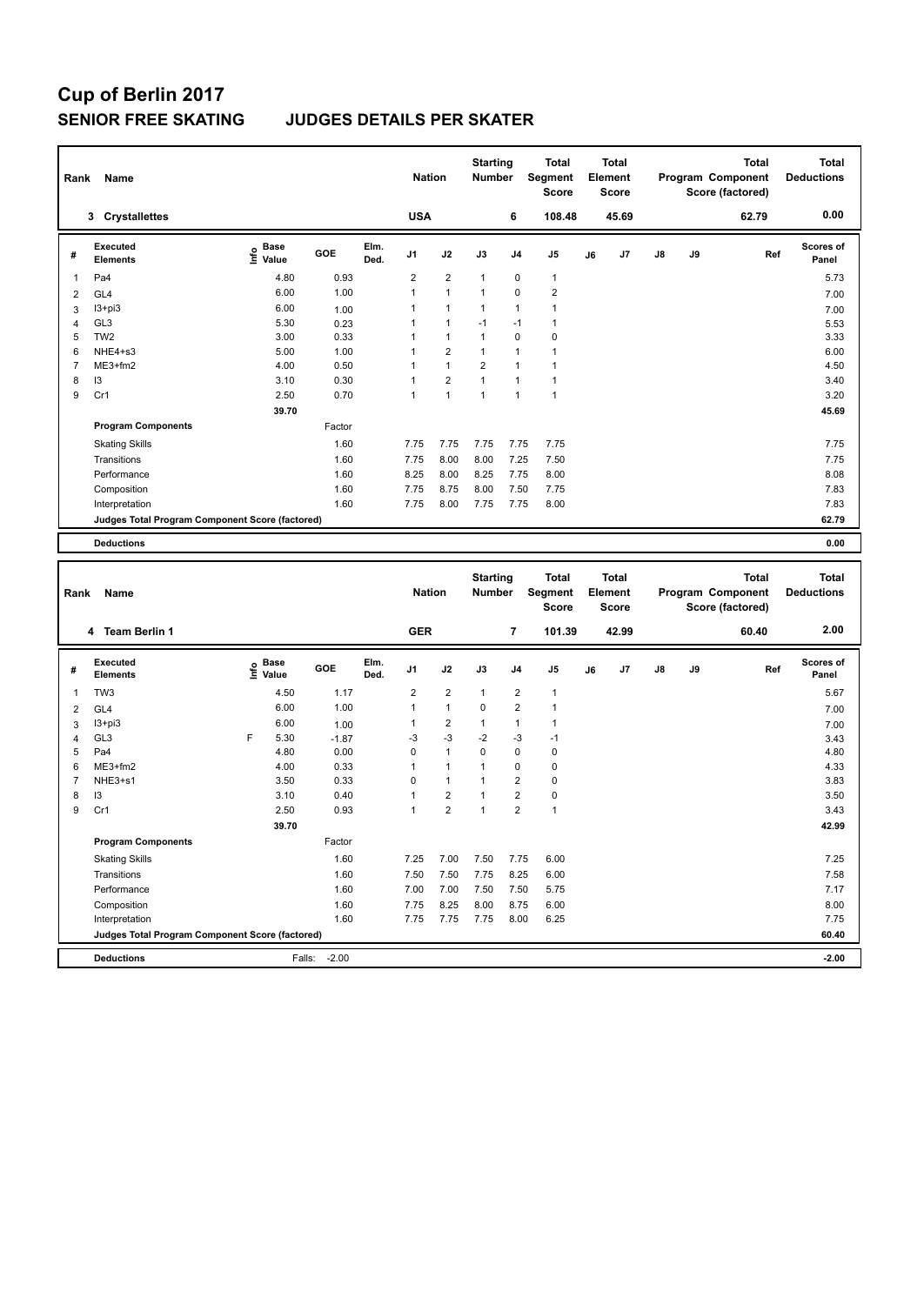### **SENIOR FREE SKATING JUDGES DETAILS PER SKATER**

| Rank           | Name                                            |                                  |            |              |                | <b>Nation</b>  |              | <b>Starting</b><br><b>Number</b> | <b>Total</b><br>Segment<br><b>Score</b> | <b>Total</b><br>Element<br><b>Score</b> |       |               |    | <b>Total</b><br>Program Component<br>Score (factored) | <b>Total</b><br><b>Deductions</b> |
|----------------|-------------------------------------------------|----------------------------------|------------|--------------|----------------|----------------|--------------|----------------------------------|-----------------------------------------|-----------------------------------------|-------|---------------|----|-------------------------------------------------------|-----------------------------------|
|                | 5 Olympia                                       |                                  |            |              | <b>CZE</b>     |                |              | 4                                | 78.79                                   |                                         | 33.71 |               |    | 45.08                                                 | 0.00                              |
| #              | <b>Executed</b><br><b>Elements</b>              | <b>Base</b><br>e Base<br>⊆ Value | <b>GOE</b> | Elm.<br>Ded. | J <sub>1</sub> | J2             | J3           | J <sub>4</sub>                   | J <sub>5</sub>                          | J6                                      | J7    | $\mathsf{J}8$ | J9 | Ref                                                   | Scores of<br>Panel                |
| 1              | GL <sub>2</sub>                                 | 3.80                             | 0.33       |              | 0              | $\mathbf{1}$   | 0            | 1                                | 1                                       |                                         |       |               |    |                                                       | 4.13                              |
| $\overline{2}$ | ME3+fm2                                         | 4.00                             | 0.50       |              | 1              | $\overline{1}$ | $\mathbf{1}$ | $\overline{2}$                   | 1                                       |                                         |       |               |    |                                                       | 4.50                              |
| 3              | GL <sub>2</sub>                                 | 3.80                             | $-0.33$    |              | $-1$           | $-1$           | 0            | $-1$                             | $\mathbf 0$                             |                                         |       |               |    |                                                       | 3.47                              |
| $\overline{4}$ | $13 + pi2$                                      | 5.30                             | $-0.23$    |              | 0              | $-1$           | $-1$         | $\Omega$                         | 0                                       |                                         |       |               |    |                                                       | 5.07                              |
| 5              | NHE3+s2                                         | 4.00                             | 0.00       |              | $\Omega$       | $\mathbf{1}$   | 0            | $\Omega$                         | $\mathbf 0$                             |                                         |       |               |    |                                                       | 4.00                              |
| 6              | Pa4                                             | 4.80                             | $-0.23$    |              | $-1$           | $\mathbf{1}$   | $\Omega$     | $-1$                             | 0                                       |                                         |       |               |    |                                                       | 4.57                              |
| 7              | 13                                              | 3.10                             | 0.00       |              | 0              | 0              | 0            | $\mathbf{1}$                     | $\mathbf 0$                             |                                         |       |               |    |                                                       | 3.10                              |
| 8              | TW1                                             | 2.00                             | $-0.10$    |              | $\Omega$       | 0              | $-1$         | $-1$                             | $\pmb{0}$                               |                                         |       |               |    |                                                       | 1.90                              |
| 9              | Cr1                                             | 2.50                             | 0.47       |              | 1              | $\mathbf{1}$   | 0            | 0                                | $\mathbf{1}$                            |                                         |       |               |    |                                                       | 2.97                              |
|                |                                                 | 33.30                            |            |              |                |                |              |                                  |                                         |                                         |       |               |    |                                                       | 33.71                             |
|                | <b>Program Components</b>                       |                                  | Factor     |              |                |                |              |                                  |                                         |                                         |       |               |    |                                                       |                                   |
|                | <b>Skating Skills</b>                           |                                  | 1.60       |              | 5.50           | 5.50           | 5.25         | 6.00                             | 6.00                                    |                                         |       |               |    |                                                       | 5.67                              |
|                | Transitions                                     |                                  | 1.60       |              | 5.25           | 5.00           | 5.50         | 5.00                             | 5.50                                    |                                         |       |               |    |                                                       | 5.25                              |
|                | Performance                                     |                                  | 1.60       |              | 5.50           | 5.50           | 5.50         | 6.00                             | 6.00                                    |                                         |       |               |    |                                                       | 5.67                              |
|                | Composition                                     |                                  | 1.60       |              | 6.00           | 6.00           | 5.75         | 5.50                             | 6.25                                    |                                         |       |               |    |                                                       | 5.92                              |
|                | Interpretation                                  |                                  | 1.60       |              | 6.00           | 5.50           | 5.50         | 5.00                             | 6.00                                    |                                         |       |               |    |                                                       | 5.67                              |
|                | Judges Total Program Component Score (factored) |                                  |            |              |                |                |              |                                  |                                         |                                         |       |               |    |                                                       | 45.08                             |
|                | <b>Deductions</b>                               |                                  |            |              |                |                |              |                                  |                                         |                                         |       |               |    |                                                       | 0.00                              |

| Rank           | Name                                            |      |                      |         |              | <b>Nation</b>  |              | <b>Starting</b><br><b>Number</b> |                | <b>Total</b><br>Segment<br>Score |    | <b>Total</b><br>Element<br><b>Score</b> |               |    | <b>Total</b><br>Program Component<br>Score (factored) | <b>Total</b><br><b>Deductions</b> |
|----------------|-------------------------------------------------|------|----------------------|---------|--------------|----------------|--------------|----------------------------------|----------------|----------------------------------|----|-----------------------------------------|---------------|----|-------------------------------------------------------|-----------------------------------|
|                | 6 Cool Dreams Senior                            |      |                      |         |              | <b>SUI</b>     |              |                                  | $\mathbf{2}$   | 66.13                            |    | 29.53                                   |               |    | 41.60                                                 | 5.00                              |
| #              | Executed<br><b>Elements</b>                     | Info | <b>Base</b><br>Value | GOE     | Elm.<br>Ded. | J <sub>1</sub> | J2           | J3                               | J <sub>4</sub> | J <sub>5</sub>                   | J6 | J7                                      | $\mathsf{J}8$ | J9 | Ref                                                   | <b>Scores of</b><br>Panel         |
| $\overline{1}$ | GL <sub>2</sub>                                 |      | 3.80                 | $-0.17$ |              | $-1$           | $\mathbf 0$  | $-1$                             | $\mathbf 0$    | $\pmb{0}$                        |    |                                         |               |    |                                                       | 3.63                              |
| 2              | TW1                                             |      | 2.00                 | 0.00    |              | $-1$           | $\mathbf 0$  | $\mathbf 0$                      | $\mathbf 0$    | $\pmb{0}$                        |    |                                         |               |    |                                                       | 2.00                              |
| 3              | NHE3+s1                                         |      | 3.50                 | 0.00    |              | $-1$           | $\mathbf 0$  | 1                                | $\overline{1}$ | $-1$                             |    |                                         |               |    |                                                       | 3.50                              |
| $\overline{4}$ | Pa <sub>3</sub>                                 | F    | 4.00                 | $-0.50$ |              | $-1$           | $-1$         | $-1$                             | $-1$           | $-1$                             |    |                                         |               |    |                                                       | 3.50                              |
| 5              | ME3+fm2                                         |      | 4.00                 | 0.33    |              | 0              | $\mathbf{1}$ | $\mathbf{1}$                     | $\overline{1}$ | 0                                |    |                                         |               |    |                                                       | 4.33                              |
| 6              | GL <sub>1</sub>                                 | F    | 2.80                 | $-0.90$ |              | $-3$           | $-3$         | $-3$                             | $-3$           | $-2$                             |    |                                         |               |    |                                                       | 1.90                              |
| 7              | 13                                              |      | 3.10                 | $-0.10$ |              | $-1$           | $-1$         | $\Omega$                         | 0              | 0                                |    |                                         |               |    |                                                       | 3.00                              |
| 8              | I2+pi2                                          |      | 4.70                 | 0.00    |              | 0              | $\mathbf{1}$ | 0                                | $\mathbf 0$    | $\pmb{0}$                        |    |                                         |               |    |                                                       | 4.70                              |
| 9              | Co1                                             |      | 2.50                 | 0.47    |              | 0              | $\mathbf{1}$ | $\overline{1}$                   | $\overline{2}$ | $\mathbf 0$                      |    |                                         |               |    |                                                       | 2.97                              |
|                |                                                 |      | 30.40                |         |              |                |              |                                  |                |                                  |    |                                         |               |    |                                                       | 29.53                             |
|                | <b>Program Components</b>                       |      |                      | Factor  |              |                |              |                                  |                |                                  |    |                                         |               |    |                                                       |                                   |
|                | <b>Skating Skills</b>                           |      |                      | 1.60    |              | 4.75           | 4.75         | 5.50                             | 5.50           | 5.25                             |    |                                         |               |    |                                                       | 5.17                              |
|                | Transitions                                     |      |                      | 1.60    |              | 4.75           | 4.75         | 5.25                             | 5.25           | 5.00                             |    |                                         |               |    |                                                       | 5.00                              |
|                | Performance                                     |      |                      | 1.60    |              | 4.50           | 4.50         | 5.75                             | 5.75           | 5.00                             |    |                                         |               |    |                                                       | 5.08                              |
|                | Composition                                     |      |                      | 1.60    |              | 5.00           | 5.25         | 6.00                             | 5.50           | 5.50                             |    |                                         |               |    |                                                       | 5.42                              |
|                | Interpretation                                  |      |                      | 1.60    |              | 4.75           | 4.75         | 5.50                             | 5.75           | 5.75                             |    |                                         |               |    |                                                       | 5.33                              |
|                | Judges Total Program Component Score (factored) |      |                      |         |              |                |              |                                  |                |                                  |    |                                         |               |    |                                                       | 41.60                             |
|                | <b>Deductions</b>                               |      | Falls:               | $-5.00$ |              |                |              |                                  |                |                                  |    |                                         |               |    |                                                       | $-5.00$                           |

٦